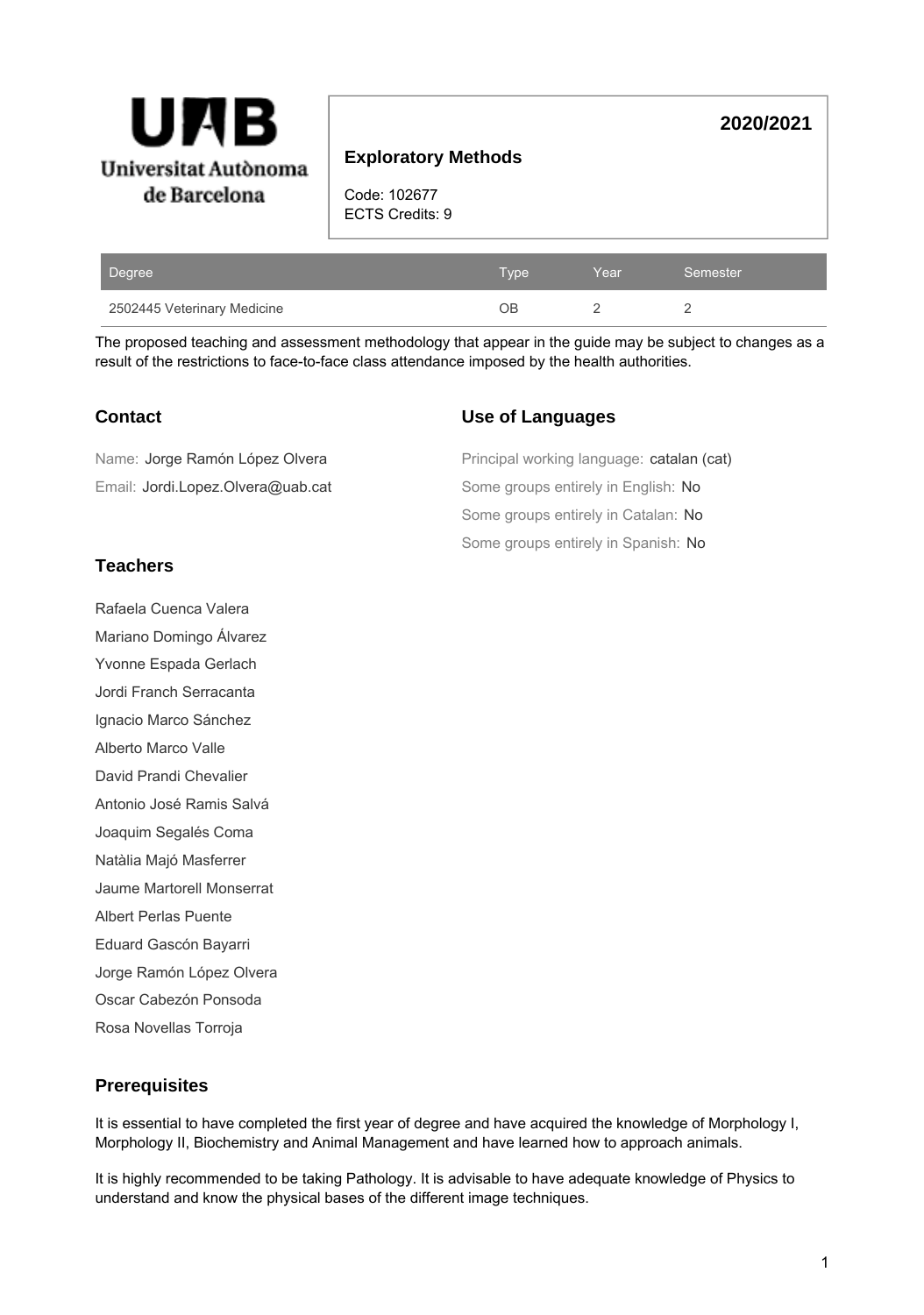# **Objectives and Contextualisation**

The subject of Exploratory Methods is a second course subject and therefore, it is included in the basic initial subjects of the Veterinary degree. It is essential and essential for later clinical studies. It teaches the bases to elaborate the clinical history and to carry out the handling and the subjection with security of the animals. Also teaches the general and detailed exploration of animals, the collection of samples, their processing and interpretation, the application of imaging techniques in order to obtain the necessary information to be able to issue clinical trials that will be taught in the following courses of degree. Provides the basic methodology to perform an ordered, systematic and complete necropsy of the animal.

The specific objectives are that the student knows:

- 1. Clinical exploration methods and procedures: collection of clinical symptoms and their interpretation, biological sampling, processing and interpretation
- 2. The foundations of the different imaging techniques and radiobiology and the interpretation of images
- 3. The systematic realization of a necropsy

## **Competences**

- Analyse, synthesise and resolve problems and make decisions.
- Collect, preserve and issue all types of samples with the corresponding report.
- Demonstrate knowledge of English to communicate both orally and in writing in academic and professional contexts.
- Diagnose the most common diseases using different general and instrumental techniques.
- Have basic knowledge of the profession, and in particular of the organisation and functions of professional practice.
- Make clinical records and accurate and complete clinical exploration of animals.
- Perform a necropsy, including a record of the injuries found, sample taking and storage and posterior transport.
- Perform basic analytical techniques and interpret the clinical, biological and chemical results, and interpret the results of tests generated by other laboratories.
- Properly evaluate the nutritional status of animals and know how to advise others on breeding and feeding principles.
- Treat and handle animals in a safe and humanitarian manner, and instruct other people to properly employ these techniques.
- Work effectively in single or multidisciplinary teams and show respect, appreciation and sensitivity for the work of others.

## **Learning Outcomes**

- 1. Analyse, synthesise and resolve problems and make decisions.
- 2. Apply the necropsy technique in accordance with the case to be resolved (necropsies of pets, livestock, wildlife and forensic necropsies).
- 3. Define and describe clinical trials.
- 4. Demonstrate knowledge of English to communicate both orally and in writing in academic and professional contexts.
- 5. Evaluate an animals state of nutrition by means of clinical exploration, and classify the same in pathological cases.
- 6. Gather a summary of the animal.
- 7. Identify basic imaging diagnosis techniques and interpret the images obtained (X-ray, echography, NMR, CT, gammagraphy...).
- 8. Perform analytical techniques on different biological liquids from animals, obtain results and interpret them with regard to the clinical status of the animal.
- 9. Present a questionnaire to the owner/carer of an animal about its clinical background.
- 10. Properly perform necropsy of a mammal and a bird and take samples.
- 11. Recognise the behaviour of each animal species, as well as how it defends itself and examine it without suffering or causing damage.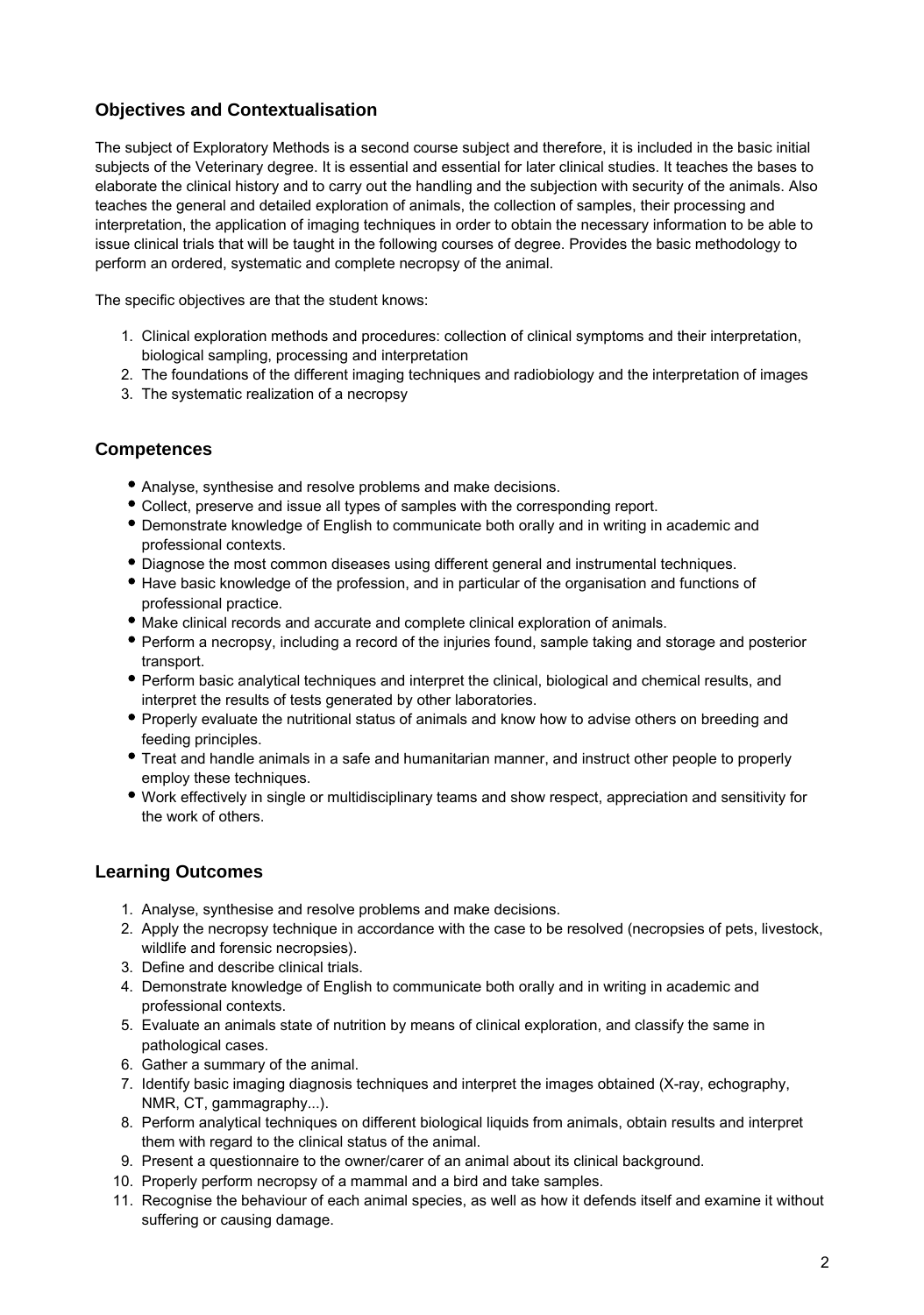- 12. Recognise the current regulations on radioprotection and the correct use of the aforesaid diagnostic technique.
- 13. Select and manipulate the sample in accordance with the diagnostic test required (blood, urinary and body liquid biopathology, histopathology, microbiology, virology, molecular biology, toxicology...).
- 14. Work effectively in single or multidisciplinary teams and show respect, appreciation and sensitivity for the work of others.

# **Content**

The learning process of the contents of the subject is done in an integrated way when attending the theoretical classes and the practical sessions. The subject is structured in four large blocks that are distributed independently each one of them and sometimes overlapping in time.

## BLOCK 1. (Direct Methods)

- $\bullet$  Introduction to Clinical Propaedeutics.
- Direct clinical examination methods.
- Complementary methods of clinical examination
- Handling and fastening of animals.
- General exploration of the animal.
- Exploration of the digestive system.
- Exploration of the respiratory system.
- Exploration of the circulatory system.
- Exploration of the urinary tract.
- Exploration of the reproductive system.
- Exploration of the musculoskeletal system.
- Exploration of the nervous system.
- Exploration of the eye and ear structures.

#### BLOCK 2. (Biopathology)

- Haematology and blood biochemistry.
- Biopathology of biological liquids.
- Hepatic function tests.
- Pancreatic and gastrointestinal function tests.
- Renal function tests and urine analysis.
- Function tests of the thyroid glands and parathyroid glands.
- Functional tests of the adrenal glands.
- Hydro-electrolytic and acid-base balance.

#### BLOCK 3. (Imaging diagnostics)

- Ultrasound: fundamentals of ultrasound interpretation and abdominal ultrasound bases.
- Introduction to Radiology in Small Animals: Foundations of Radiology I.
- Introduction to Radiology in Small Animals: Foundations of Radiology II.
- Radioprotection and radiobiology
- Chest radiation: bases, technique and interpretation of the radiology of the heart and large vessels, pulmonary vascularization, lung, mediastinum and pleural cavity.
- Radiology of the abdomen: bases, technique and interpretation of the radiology of the liver, spleen, gastrointestinal and geno-urinary.
- Bone radiology: Basis of bone radiation, technique and positioning. Bone development; ossification nuclei. Bases of differentiation between inflammation, infection, neoplasia.
- Bases of equine radiology.
- Basis of the radiology of exotic animals.
- Bases of computerized tomography.
- Bases of the magnetic resonance.
- Bases of the scintigraphy.

BLOCK 4. (Necropsies)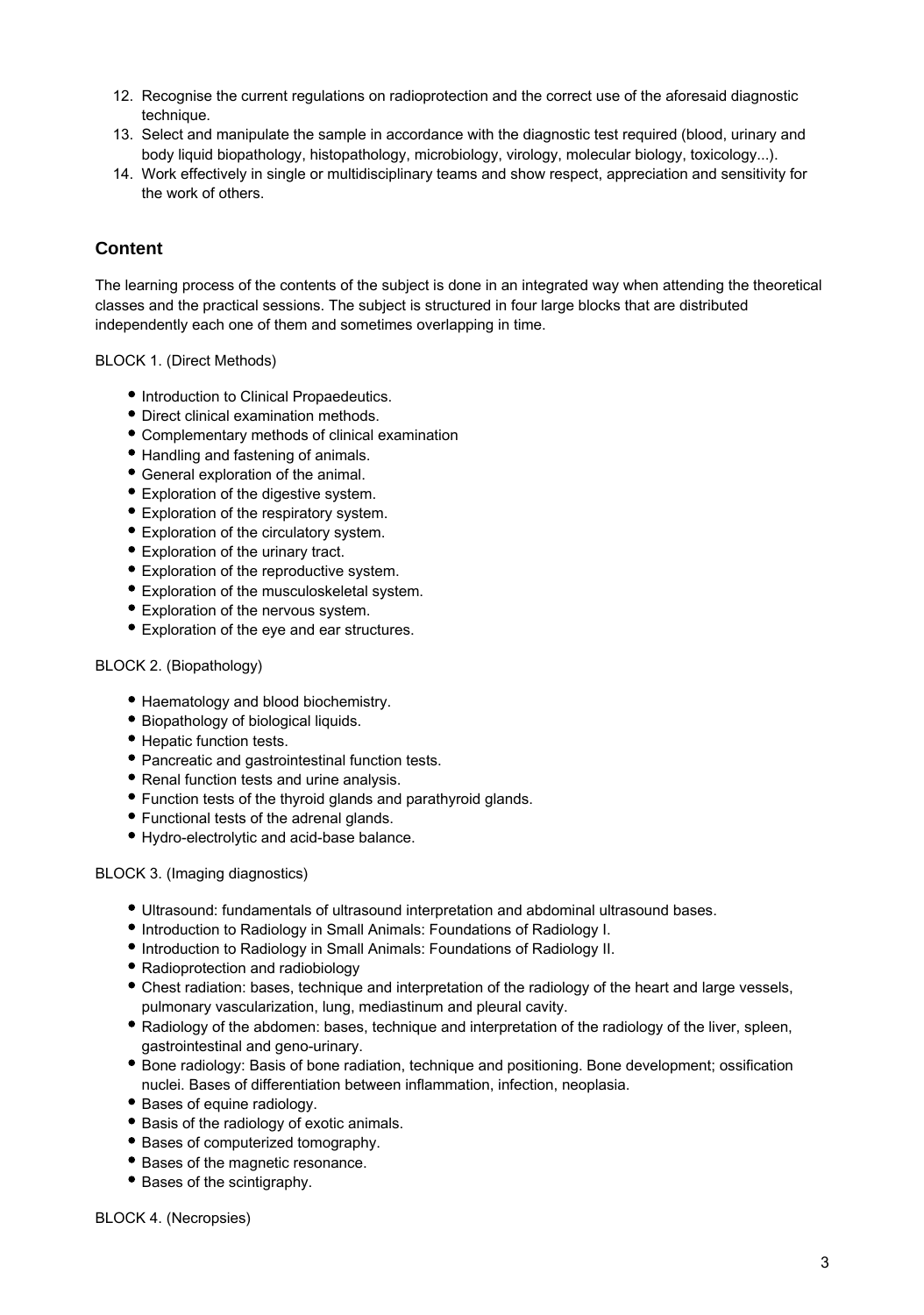$\bullet$  It is a practical block of necropsy protocols for birds and mammals.

# **Methodology**

A combined teaching methodology will be used, with theoretical teaching as lectures and practical teaching. In this way bases will be given so the students will have to extend with the reading and consultation of the suitable bibliography. The teaching material used in the subject will be available on the Virtual Campus platforms and Moodle classrooms.

Theoretical teaching. Master classes

The lectures will be taught with schematic aids in power point so that the student can follow the explanations. The necessary and basic information will be given so that, afterwards, the knowledge and learning can be completed with the consultation of suitable texts. Each class will begin with a script and with the teaching objectives of the subject.

Theoretical teaching. Flipped class and team-based learning collaborative

The theoretical teaching of the Imaging diagnosis block taught by David Prandi and the theoretical block of Biopatology will follow the flipped class and Team-Based Learning Collaborative (TBLC) systems. The students will have teaching material available before the classroom session, and they will have to prepare it in order to be able to carry out group-learning activities led by the teacherin the classroom.

## Practical teaching

The practical sessions serve to apply and determine the knowledge that the students have acquired in the theory. The student will develop the ability to observe and the skill to integrate knowledge.

During the Direct Methods and Image practices, the student has contact and works with live animals. In these practices the student learns to perform a careful physical examination of animals of different species, knowing the appropriate approach measures to avoid injuries, as well as the technique of collecting samples of biological fluids and their analysis (Biopathology), learn to perform and interpret the different image techniques (Image) and finally learns to perform necropsies in corpses (Necropsies).

## Block 1. Direct methods

The practical classes will consist, on the one hand, in exploratory sessions in the Exploration Room with three species: horse, cow and dog. Firstly, the basic handling of the different animal species will be taught, as well as theapplication of the appropriate subjection methods for their exploration. Subsequently, the exploration of the different organs and systems of each one of the species will be taught. On the other hand, a practical session of five hours during one whole morning will taught the basic handling and exploration of wild animals. The student will have to choose one of the options offered, consisting each one in a visit to a wildlife rescue centre or a field trip.

## Block 2. Biopathology

The practices will take place in the laboratory. The first one will teach the operation of a clinical analysis laboratory, with special emphasis on veterinary haematology. In the second, the student will study the normal characteristics of the blood of different animal species from cytology preparations. In the third practice, the student will perform a urialysis and finally in the fourth, and again through cytology preparations, the student will learn the characteristics of normality of different biological fluids, as well as the alterations observable to the microscope of the most common pathologies of these liquids .

## Block 3. Imaging diagnosis

In Imaging practices, ultrasound studies in teaching animalswill be carried out, followed by practices at the Hospital Clínico Veterinario (HCV) with real patients who have to undergo imaging tests (ultrasound, radiography, resonance ...). In these practices, the positioning, processing of images, and interpretation with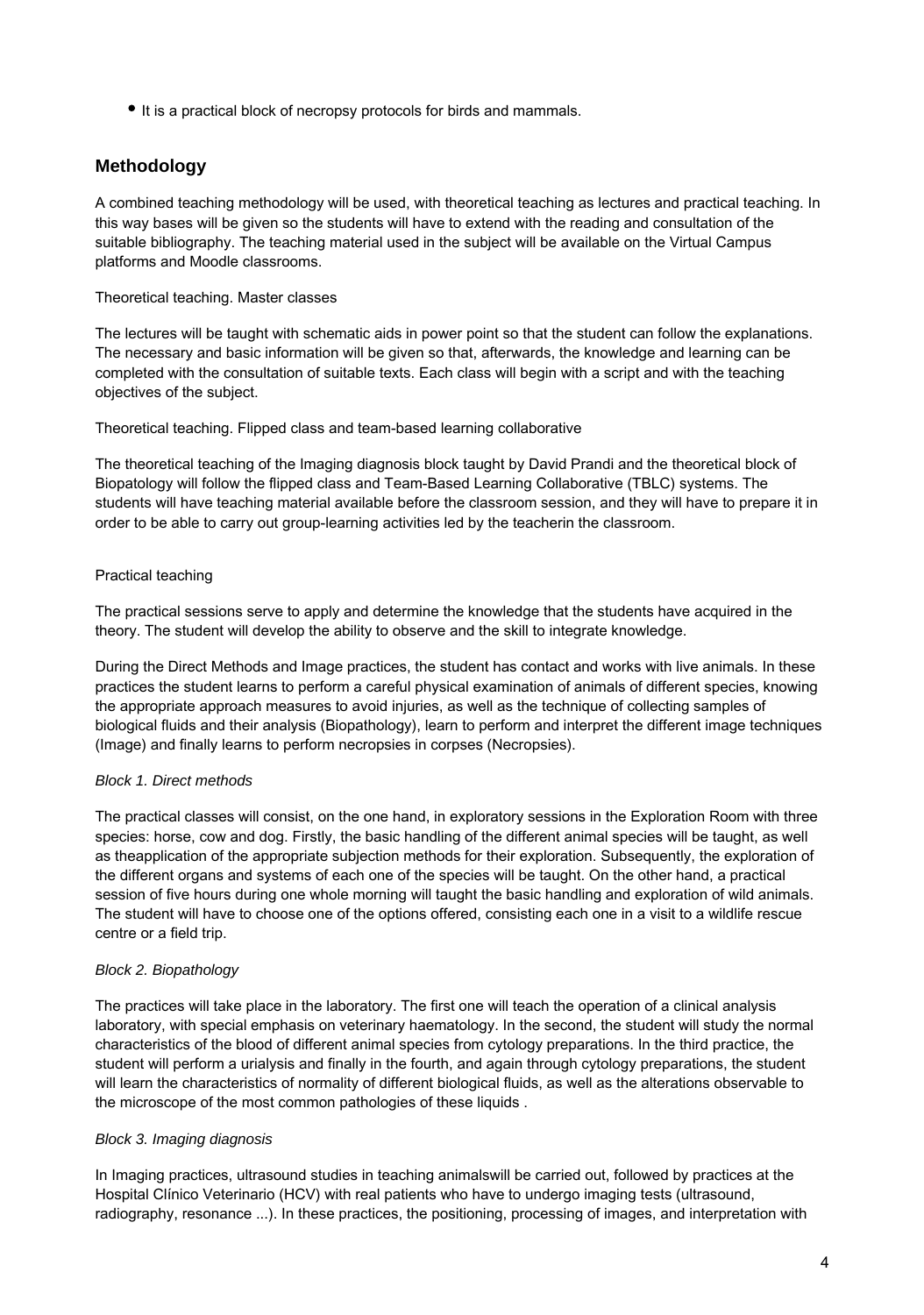the description of the images will be learned, as well as an initial approach to differential diagnoses and collection of samples for cytological or histopathological diagnosis.

In the seminars and also in the HCV practice, radioprotection measures will be learned. In the seminars the students will learn, through images and a model artificial horse, how to recognize the normal radiological anatomy of pet animals, horses and exotic animals and some of the most common pathologies.

The practical teaching of the Imaging diagnostic block taught by David Prandi will follow the flipped class and Team-Based Learning Collaborative (TBLC) systems. The students will have teaching material available before the classroom session, and they will have to prepare it in order to be able to carry out group-learning activities led by the teacher in the classroom.

#### Block 4. Necropsies

Necropsy practices will teach the correct way to perform necropsies in different domestic species: a monogastric mammal (pig), a polygastric mammal (sheep) and a bird (chicken). In addition to learning the specific technique in each one of the species, the student will learn to evaluate the macroscopic characteristics (form, consistency, color, etc.) of the different organs and tissues of fresh corpses that, in more advanced courses, will serve as a basis to identify macroscopic lesions. Likewise, the student will also learn the sampling methodology for the different laboratory diagnoses after necropsy: histopathology, microbiology, virology and toxicology.

## **Activities**

| <b>Title</b>                                                      | <b>Hours</b>   | <b>ECTS</b> | <b>Learning Outcomes</b> |
|-------------------------------------------------------------------|----------------|-------------|--------------------------|
| <b>Type: Directed</b>                                             |                |             |                          |
| <b>Biopathology Practices</b>                                     | 8              | 0.32        | 1, 8, 14                 |
| Direct Methods Practices (PCAM wild animals)                      | 5              | 0.2         | 1, 3, 9, 6, 11, 14, 5    |
| Direct Methods Practices (PLABEsp examination with animals)       | 22             | 0.88        | 1, 3, 9, 6, 11, 14, 5    |
| Imaging Practices (PLAB)                                          | 7.5            | 0.3         | 1, 7, 12, 14             |
| Imaging Practices (PLABEsp ultrasonography with teaching animals) | 1.5            | 0.06        | 1, 7, 14                 |
| Imaging Practices (PLABEspc at FHCV)                              | 15             | 0.6         | 1, 7, 9, 12, 14          |
| Imaging Practices (seminars)                                      | $\overline{4}$ | 0.16        | 1, 12, 14                |
| Master classes                                                    | 36             | 1.44        | 3, 7, 9, 8, 6, 11, 12, 5 |
| Necropsy Practices (PLABEsp)                                      | 12             | 0.48        | 1, 2, 10, 14             |
| Type: Autonomous                                                  |                |             |                          |
| Non-directed work and Study                                       | 110            | 4.4         | 1, 3, 7, 12              |

## **Assessment**

The evaluation will be developed throughout the course, which will allow to monitor the teaching and learning process, encourage the continuous effort throughout the semester and verify if the competences assigned to the subject in the curriculum.

Theoretical teaching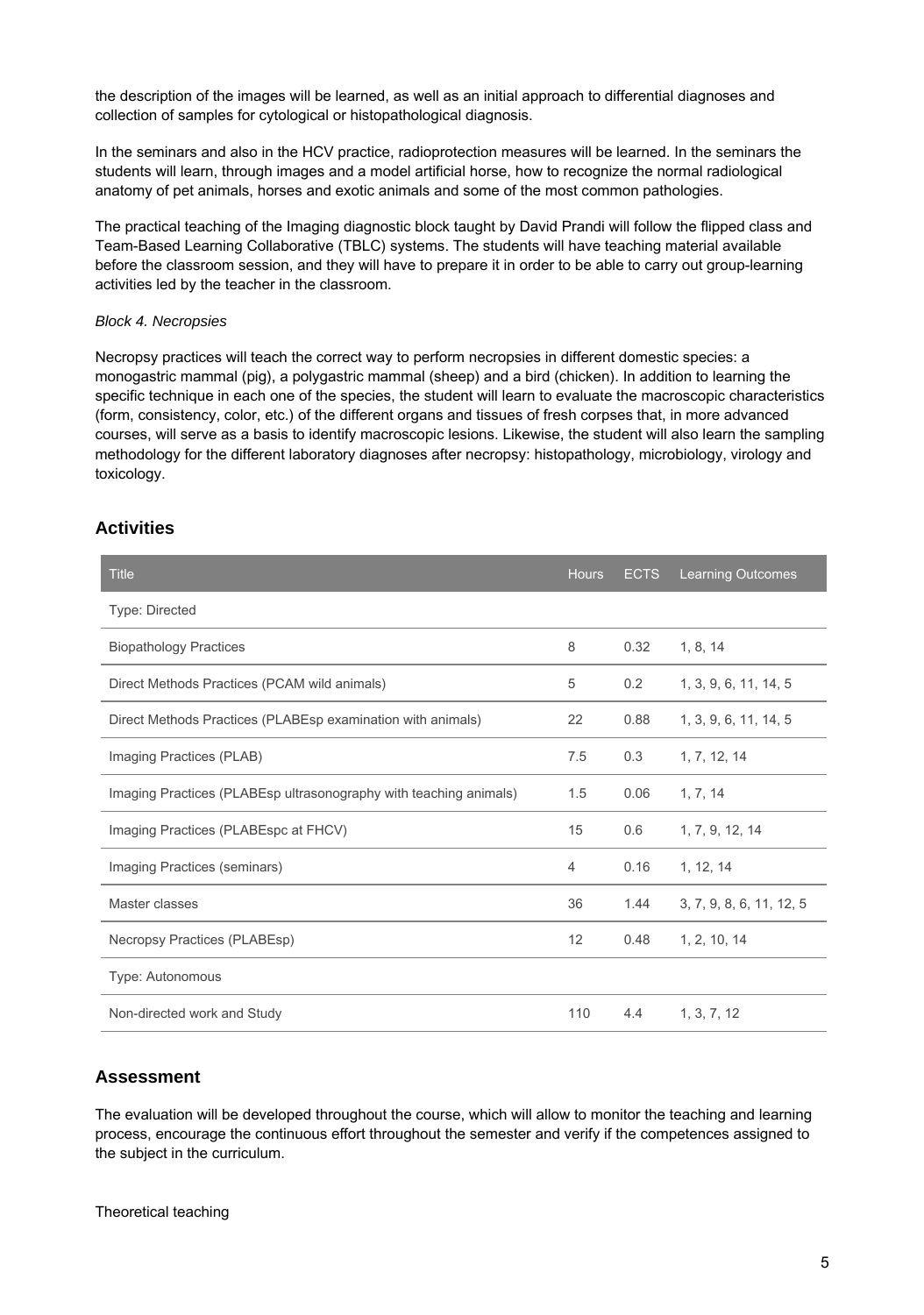Evaluation BLOCK 1 (Direct methods). It corresponds to 17% of the total of the final grade of the subject.

The written exams will allow to evaluate the integration of theoretical knowledge with those acquired in the practical sessions of the subject, the ability to relate concepts and analysis and, in short, to show the final maturity of the student.

A written exam will be carried out on the contents of the theoretical classes that will have to be passed to average with the other parts of the subject in order to approve it. The exam will consist of multiple choice test questions, with a single valid answer and four options.

Evaluation BLOCK 2 (Biopathology). It corresponds to 8% of the total of the final grade of the subject.

This block will be evaluated continuously during its teaching.

Evaluation BLOCK 3 (Imaging). It corresponds to 25% of the total of the final grade of the subject.

The written exam will evaluate the ability to integrate the theoretical and practical knowledge acquired by the student. The exam will consist of multiple choice test questions, choice with a single valid answer and four possible options, that will have to be passed to average with the other parts of the subject in order to approve it.

The topics of this block taught by David Prandi will be evaluated continuously during its teaching. The qualification obtained will average with the theoretical examination of the other topics of the block in proportion to the total topics of this block.

Evaluation BLOCK 4(Necropsy).

There is no theoretical examination of this block.

#### Practical teaching

Evaluation BLOCK 1(Direct methods). It corresponds to 20% of the total of the final qualification of the student in this subject.

There will be an individual test. Each student must proof with the real animals that has integrated and achieved the practical knowledge studied. There will be ten questions (four with the dog, three with the horse and three with the cow) that correspond to the objectives, or a part of them, of the practice index. This evaluation must be passed to average with the other parts of the subject.

Evaluation BLOCK 2 (Biopathology). It corresponds to 3% of the final grade of the subject.

A continuous evaluation will be carried out during the practices and a proof of interpretation of images, in the form of a short question writing exam, where the theoretical and practical knowledge acquired by the student will be assessed. This evaluation must be passed to average with the other parts of the subject.

Evaluation BLOCK 3 (Imaging). It corresponds to 20% of the total of the final grade of the subject.

An exam on image interpretation will be done, in the form of a short question writing exam, where the theoretical and practical knowledge acquired by the student will be assessed. This exam represents 85% of the practical evaluation of Block 3. This evaluation must be passed to average with the other parts of the subject. A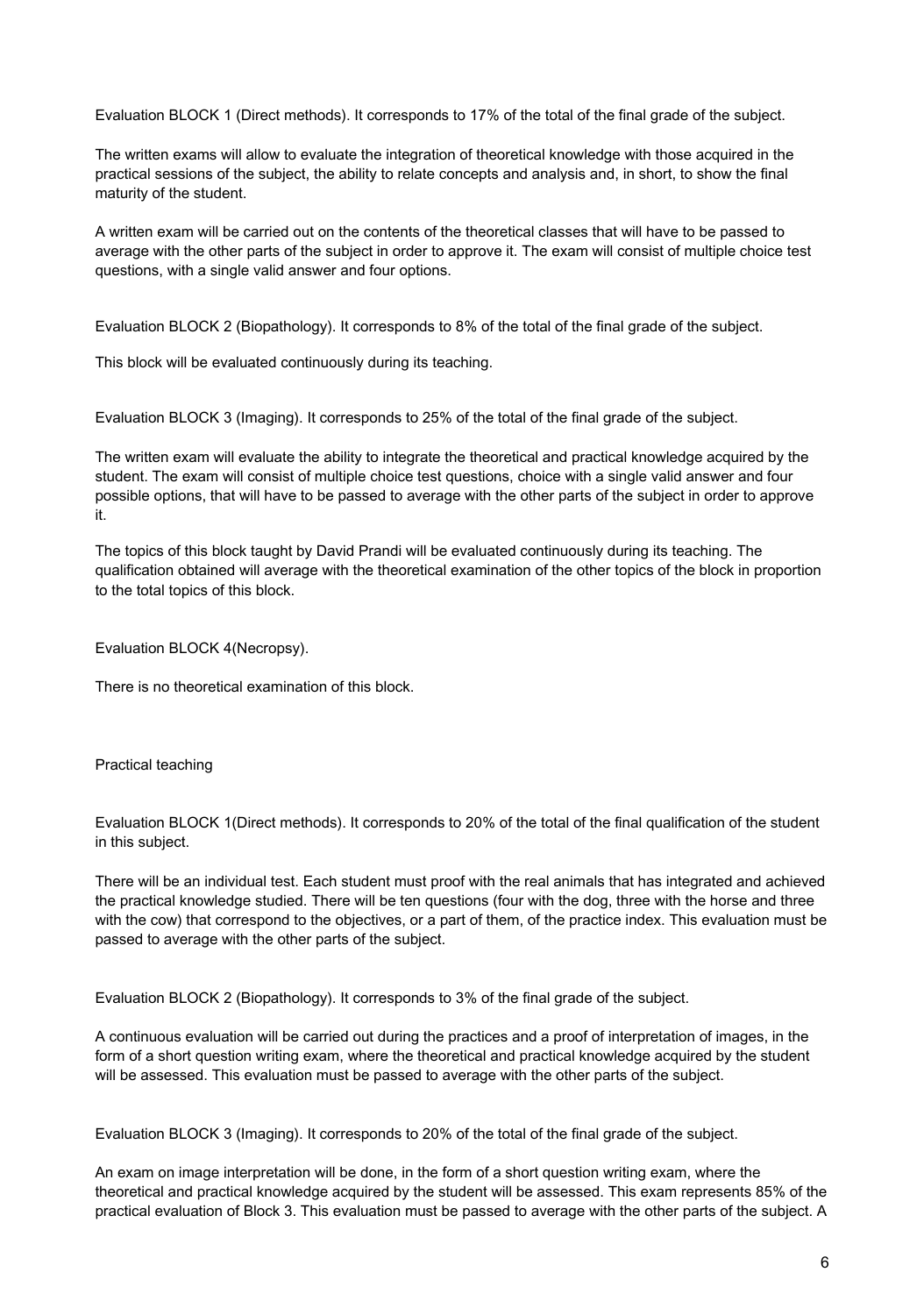continuous assessment will be made during the practices in the FHCV following an established template. Once the theoretical exam and the proof of interpretation of images have been passed separately, the continuous assessment mark (which is 15%) will be taken into account for the final qualification.

The topics of this block taught by David Prandi will be evaluated continuously during itsteaching. The qualification obtained will average with the practical examination of the other topics of the block in proportion to the total topics of this block.

### Evaluation BLOCK 4 (Necropsia)

There will be an evaluation test for the understanding of the theoretical knowledge and a practical test of the technique of necropsy that corresponds to 7% of the final grade of the subject. This evaluation must be passed to average with the other parts of the subject.

#### General rules

Each one of the theoretical and practical exams must be passed separately in order to pass the subject.

Students who do not pass one of the practical or theoretical examinations will have the opportunity to take the exam again during the period of examinations at the end of the semester.

In case of falling the whole subject but having passed some of the blocks, the qualifications of the blocks passed will be preserved only during one academic year. However, the student will have to make the inscription for the whole subject.

# **Assessment Activities**

| <b>Title</b>                                 | Weighting | <b>Hours</b> | <b>ECTS</b> | <b>Learning Outcomes</b>        |
|----------------------------------------------|-----------|--------------|-------------|---------------------------------|
| Continuous evaluation Block 2 (Biopathology) | 3%        | 0            | 0           | 1, 8, 13, 14                    |
| Continuous evaluation Block 4 (Necropsy)     | 7%        | 0            | 0           | 2.10.14                         |
| Practical exam Block 1 (Direct methods)      | 20%       | 0.5          | 0.02        | 1, 3, 4, 9, 8, 6, 11, 13, 14, 5 |
| Practical exam Block 3 (Imaging)             | 20%       |              | 0.04        | 1, 3, 4, 7, 9, 12, 14           |
| Written exam (Blocks 1, 2 and 3)             | 50%       | 2.5          | 0.1         | 1, 3, 7, 9, 6, 12               |

# **Bibliography**

BLOCK 1 (Direct Methods)

- Cebrián Yagüe, L. M.; Pastor Meseguer, J.; Ramos Antón, J. J. and Ferrer Mayayo, L. H. (2005). La exploración clínica del ganado vacuno. Servet, Zaragoza.
- Jackson, P. and Cockcroft, P. (2002). Clinical examination of farm animals. Blackwell Science, Oxford.
- McCurnin, D.M. and Poffenbarger, E.M. (1991). Small animal physical diagnosis. W.B. Saunders Company, Philadelphia.
- Pastor, J. (2006). Manual de propedéutica y biopatología clínicas veterinarias. Mira ed., Zaragoza.
- Radostits, O.M., Mayhew, I.G.J. and Houston, D.M. (2002). Examen y diagnóstico clínico en Veterinaria. W.B. Saunders, Philadelphia.

BLOCK 2 (Biopathology)